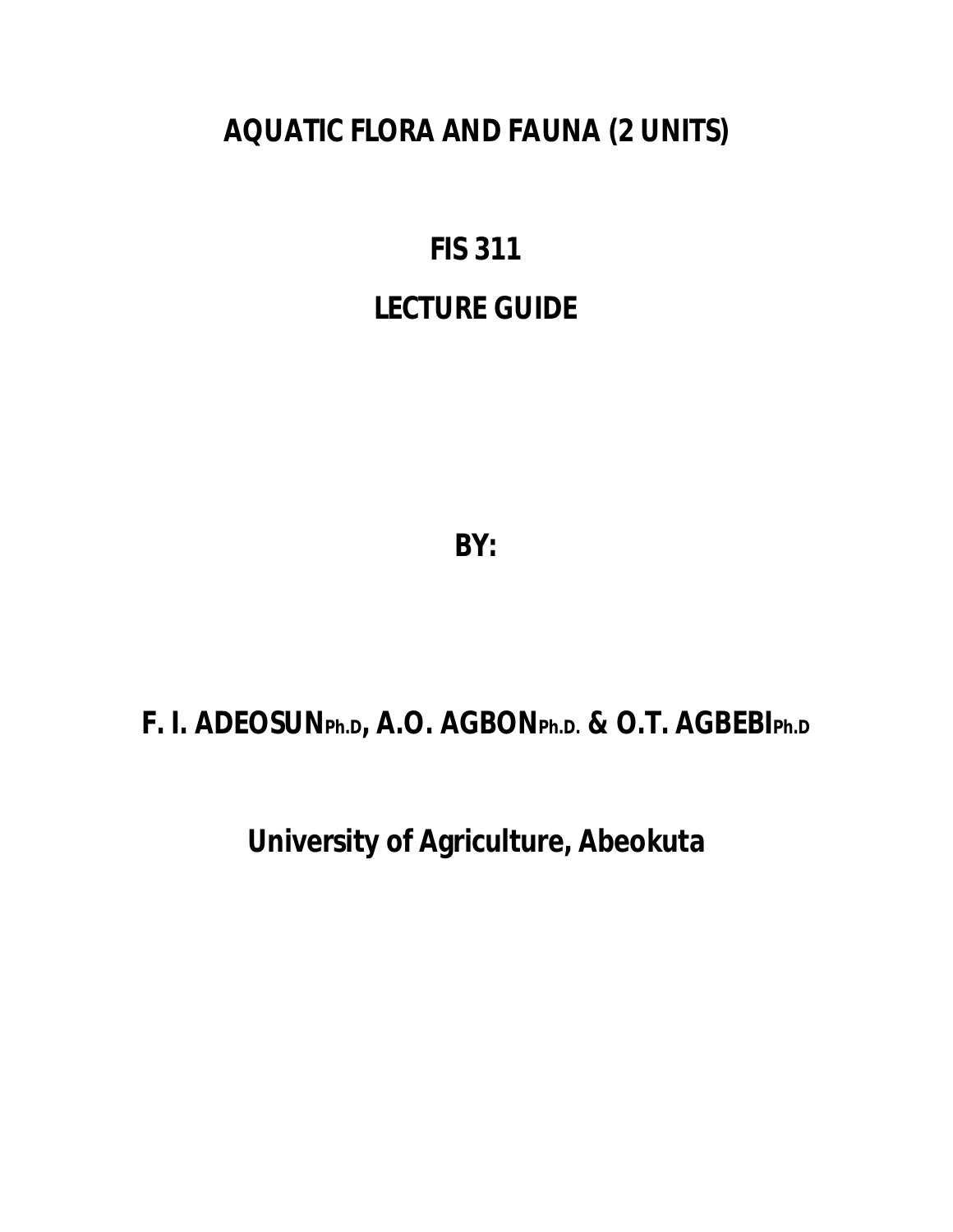#### **FIS 311: AQUATIC FLORA AND FAUNA (2 UNITS)**

Fresh-water ecosystems are often categorized by two basic criteria: water movement and size. In lotic or flowing-water ecosystems the water moves steadily in a uniform direction, while in lentic or standing-water systems the water tends to remain in the same general area for a longer period of time. Size varies dramatically in each category. Lotic systems range from a tiny rivulet dripping off a rock to large rivers. Lentic systems range from the water borne within a cup formed by small plants or tree holes to very large water bodies such as the Laurentian Great Lakes. Fresh-water studies also consider the interactions of the geological, physical, and chemical features along with the biota, the organisms that occur in an area.

#### **Physical environment**

The quantity and spectral quality of light have major influences on the distribution of the biota and also play a central role in the thermal structure of lakes. The light that reaches the surface of a lake or stream is controlled by latitude, season, time of day, weather, and the conditions that surround a water body. Light penetration is controlled by the nature of water itself and by dissolved and particulate material in a water column.

Water exhibits a number of unusual thermal properties, including its existence in liquid state at normal earth surface temperatures, a remarkable ability to absorb heat, and a maximum density at 39.09°F (3.94°C), which leads to a complex annual cycle in the temperature structure of freshwater ecosystems.

As water is warmed at the surface of a lake, a stable condition is reached in which a physically distinct upper layer of water, the epilimnion, is maintained over a deeper, cooler stratum, the hypolimnion. The region of sharp temperature changes between these two layers is called the metalimnion. The characteristic establishment of two layers is of major importance in the chemical cycling within lakes and consequently for the biota.

As the surface waters of a lake cool, the density of epilimnetic waters increases, which decreases their resistance to mixing with the hypolimnion. If cooling continues, the entire water column will mix, an event known as turnover. At temperatures below 39.09°F (3.94°C), water again becomes less dense; ice and very cold water float above slightly warmer water, maintaining liquid water below ice cover even in lakes in the Antarctic. Many lakes in the temperate zones undergo two distinct periods of mixing annually, one in the spring and the other in the fall, that separate periods of stratification in the summer and winter.

Water movement is more extensive in lotic than in standing-water ecosystems, but water motion has important effects in both types. Turbulence occurs ubiquitously and affects the distribution of organisms, particles, dissolved substances, and heat. Turbulence increases with the velocity of flowing water, and the amount of material transported by water increases with turbulence. Flowing-water ecosystems are characterized by large fluctuations in the velocity and amount of water. Aside from surface waves on large lakes, most water movement in lentic systems is not conspicuous.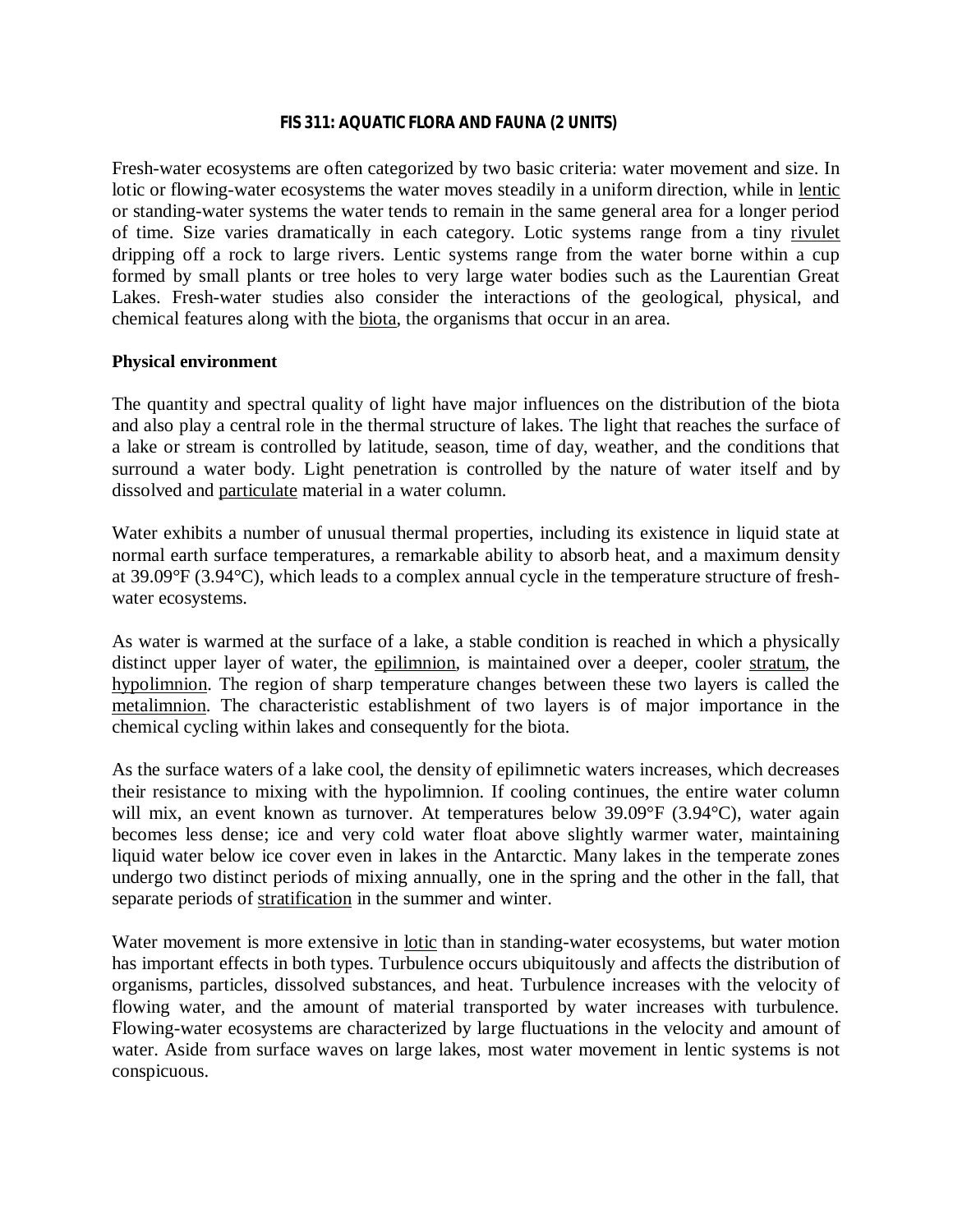#### **Chemical environment**

For an element, three basic parameters are of importance: the forms in which it occurs, its source, and its concentration in water relative to its biological demand or effect. Most elements are derived from dissolved gases in the atmosphere or from minerals in geological materials surrounding a lake. In some cases the presence of elements is strongly mediated by biological activities. *See also* Biogeochemistry.

Oxygen occurs as dissolved  $O_2$  and in combination with other elements resulting from chemical or biological reactions. It enters water primarily from the atmosphere through a combination of diffusion and turbulent mixing. When biological demands for oxygen exceed supply rates, it can be depleted from fresh-water ecosystems. Anoxic conditions occur in hypolimnia during summer and under ice cover in winter when lake strata are isolated from the atmosphere. Oxygen depletion may also occur in rivers that receive heavy organic loading. Aside from specialized bacteria, few organisms can occur under anoxic conditions.

Carbon dioxide is derived primarily from the atmosphere, with additional sources from plant and animal respiration and carbonate minerals. Its chemical species exert a major control on the hydrogen ion concentration of water (the acidity or pH). *See also* pH.

Phosphorus occurs primarily as a phosphate ion or in a number of complex organic forms. It is the element which is most commonly in the shortest supply relative to biological demand. Phosphorus is thus a limiting nutrient, and its addition to fresh-water ecosystems through human activities can lead to major problems due to increased growth of aquatic plants.

Nitrogen occurs in water as  $N_2$ ,  $NO_2$ ,  $NO_3$ ,  $NH_4$ , and in diverse organic forms. It may be derived from precipitation and soils, but its availability is usually regulated by bacterial processes. Nitrogen occurs in relatively short supply relative to biological demand. It may also limit growth in some fresh-water systems, particularly when phosphorus levels have been increased because of human activity. *See also* Nitrogen fixation.

A variety of other elements also help determine the occurrence of fresh-water organisms either directly or by the elements' effects on water chemistry.

### **Biota**

In addition to taxonomy, fresh-water organisms are classified by the areas in which they occur, the manner in which they move, and the roles that they occupy in trophic webs. Major distinctions are made between organisms that occur in bottom areas and those within the water column, the limnetic zone. Production is the most difficult variable to measure, but it provides the greatest information on the role of organisms in an ecosystem. *See also* Biological productivity; Biomass.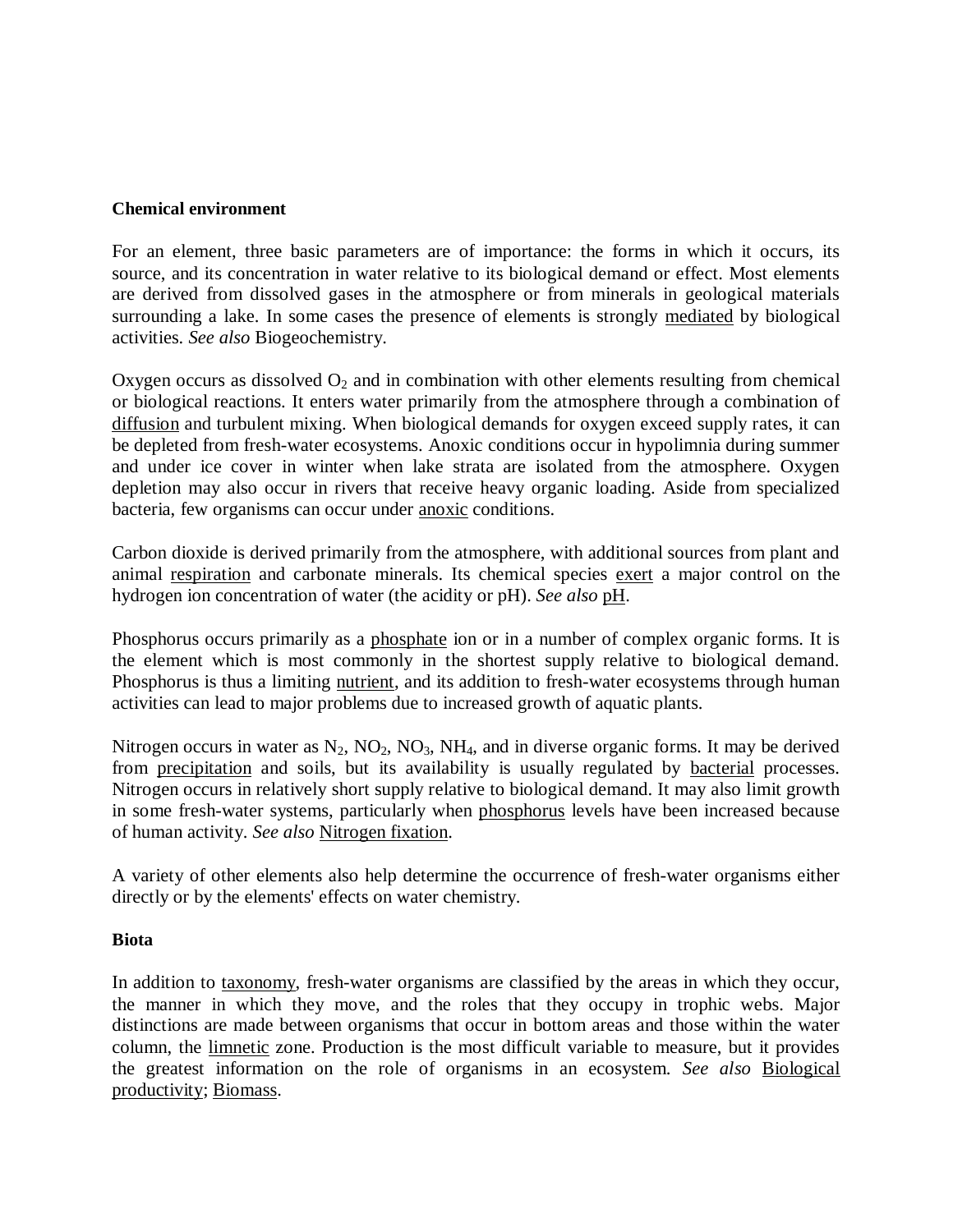Plankton organisms occur in open water and move primarily with general water motion. Planktonic communities occur in all lentic ecosystems. In lotic systems they are important only in slow-moving areas.

Phytoplankton (plant plankton) comprise at least eight major taxonomic groups of algae, most of which are microscopic. They exhibit a diversity of forms ranging from one-celled organisms to complex colonies. *See also* Algae; Bacillariophyceae; Phytoplankton.

Zooplankton (animal plankton) comprise protozoans and three major groups of eukaryotic organisms: rotifers, cladocerans, and copepods. Most are microscopic but some are clearly visible to the naked eye. *See also* Copepoda; Population ecology; Rotifera; Zooplankton.

Animals, such as fishes and swimming insects, that occur in the water column and can control their position independently of water movement are termed nekton. In addition to their importance as a human food source, fishes may affect zooplankton, benthic invertebrates, vegetation, and lake sediments.

Benthic organisms are a diverse group associated with the bottoms of lakes and streams. The phytobenthos ranges from microscopic algae to higher plants. Benthic animals range from microscopic protozoans and crustaceans to large aquatic insects and fishes. *See also* Food web.

Bacteria occur throughout fresh-water ecosystems in planktonic and benthic areas and play a major role in biogeochemical cycling. Most bacteria are heterotrophic, using reduced carbon as an energy source; others are photosynthetic or derive energy from reduced compounds other than carbon. *See also* Bacterial physiology and metabolism.

### **Interactions**

Ultimately the conditions in a fresh-water ecosystem are controlled by numerous interactions among biotic and abiotic components. Primary production in a fresh-water ecosystem is controlled by light and nutrient availability. As light diminishes with depth in a column or water, a point is reached where energy for photosynthesis balances respiratory energy demands. In benthic areas, the region where light is sufficient for plant growth is termed the littoral zone; deeper areas are labeled profundal.

Nutrient availability generally controls the total amount of primary production that occurs in fresh-water ecosystems. One classification scheme for lakes ranks them according to total production, ranging from oligotrophic lakes, where water is clear and production is low, to eutrophic systems, characterized by high nutrient concentrations, high standing algal biomass, high production, low water clarity, and low concentrations of oxygen in the hypolimnion. Eutrophic conditions are more likely to occur as a lake ages. This aging process, termed eutrophication, occurs naturally but can be greatly accelerated by anthropogenic additions of nutrients. A third major lake category, termed dystrophy, occurs when large amounts of organic materials that are resistant to decomposition wash into a lake basin. These organic materials stain the lake water and have a major influence on water chemistry which results in low production. *See also* Bog; Eutrophication.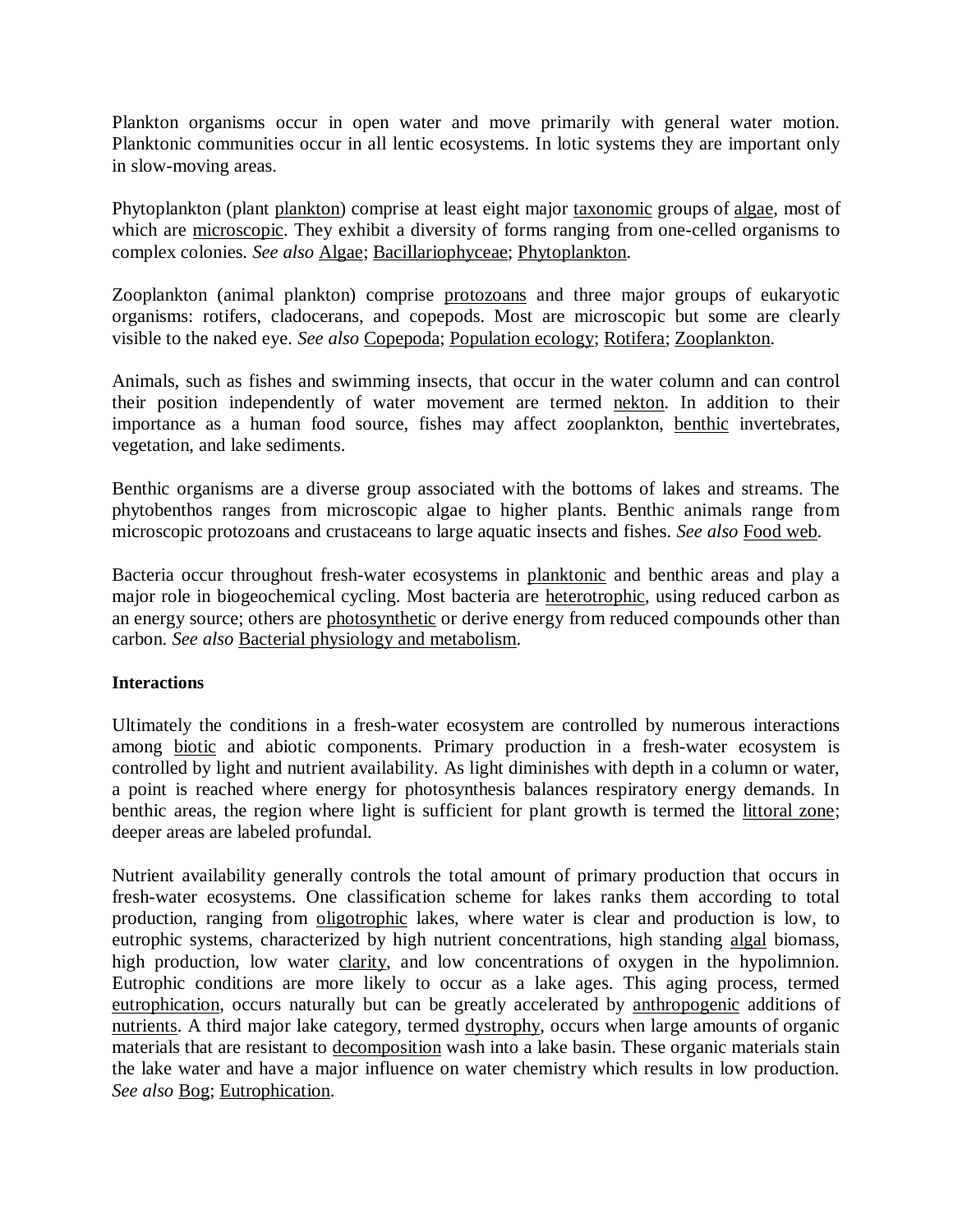### Lecture 1: Introduction

- Identification and classification of aquatic habitat
	- a) Lentic habitat
	- b) Lotic habitat
	- c) wetlands
- Typical Characteristic of freshwater habitat
	- a) Physical characteristics
	- b) Chemical characteristics
	- c) Biological characteristics

## Lecture 2: Study and identification of characteristic tropical freshwater flora I

- Phytoplankton
	- a) Blue-Green algae
	- b) Green algae
	- c) Diatoms
	- d) Red algae
	- e) Other types of algae

Practical 1:

**Objectives:** To help students identify different phytoplankton present in water bodies

- Collection of water samples from different sources for screening and identification
- Drawing and Classification of phytoplankton

Lecture 3: Study and identification of characteristic tropical freshwater fauna

- Zooplankton (microscopic invertebrates)
- Macroscopic invertebrates
- Vertebrates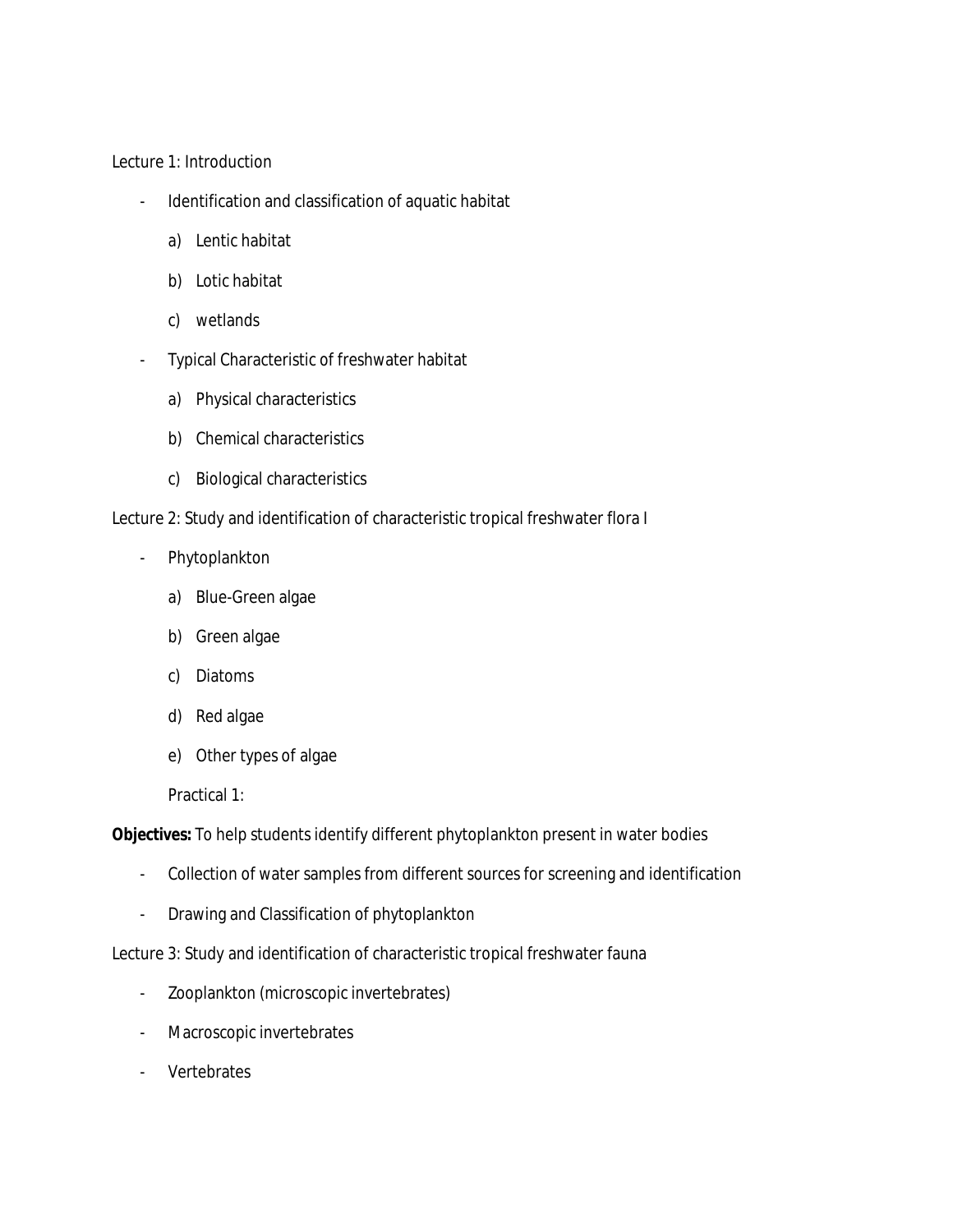Practical 2:

**Objectives:** To help students identify different zooplankton present in water bodies

- Collection of water samples from different sources for screening and identification
- Drawing and Classification of zooplankton
- Collection of aquatic animals
- Drawing and classification of collected animals

Lecture 4: Study and identification of characteristic tropical aquatic flora II

- Aquatic Macrophytes
	- a) Floating weeds
	- b) Submergent weeds
	- c) Emergent weeds

Practical 3:

**Objectives:** To help students identify different aquatic macrophytes present in/around water bodies

- Collection of macrophytes samples from lotic and lentic water bodies for screening and identification
- Drawing and Classification of aquatic plants

Lecture 5: Study and identification of characteristic tropical coastal fauna

Practical 4:

**Objectives:** To help students identify different shellfishes present in/around Nigeria coastal water bodies

- Collection of shellfishes from coastal water bodies for identification
- Drawing and Classification of different shellfishes collected

Lecture6: The ecology, utilization and management of aquatic flora